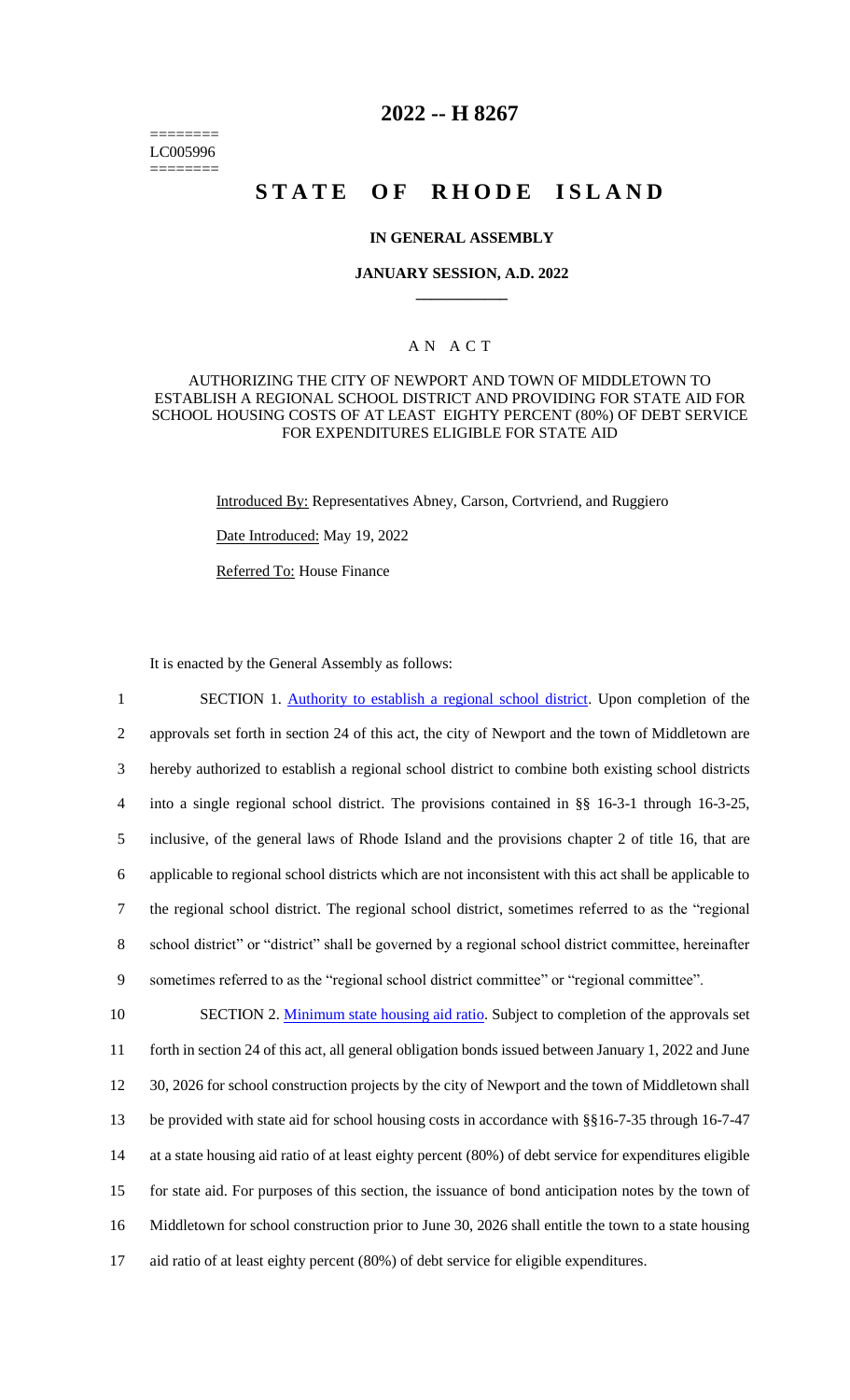1 SECTION 3. Transition period. (a) A transition period shall be established commencing on the date on which all approvals required by section 24 of this act have been completed. This transition period shall run from the date of authorization of the voters or the date the council for elementary and secondary education votes to approve the creation of the regional school district, whichever is later, through June 30, 2024.

 (b) During the transition period, the existing school committees in Newport and Middletown shall continue to operate their respective school districts. The existing school committees shall cease to exist after June 30, 2024 and unless prohibited by federal law, any unrestricted monies in the city of Newport school fund and the town of Middletown school fund shall revert to the city of Newport and the town of Middletown, respectively, to be deposited on 11 June 30, 2024 into restricted funds or accounts to be used for Newport and Middletown educational expenses. The existing school committees shall not enter into any contract that extends beyond June 30, 2024, unless such contract is formally approved by the elected regional school district committee.

 (c) During the transition period, the regional school district committee shall develop and implement plans for the effective operation of the regional school district, including programs, staff, facilities, transportation, and finances.

18 SECTION 4. Labor provisions. (a) All employees employed by the respective school committees as of June 30, 2024, who are subject to a collective bargaining agreement, will be offered employment by the regional school district in the same position or a substantially similar position, subject to the terms of the applicable collective bargaining agreement. Any such employee who on the date of his or her employment with the regional school district is on tenure may continue thereafter to serve on a tenure basis. All employees who become employees of the regional school district shall be given full credit for the period of their employment with the local school committees of the respective member municipalities for the purposes of seniority, pensions and all other relevant purposes. During the transition period, the existing collective bargaining agreements covering certified and non-certified personnel in both the city of Newport and the town of Middletown will be honored, and those agreements will remain in effect until their expiration date(s) or until a replacement agreement is negotiated with the regional school district committee. All employees employed in positions to be superseded or rendered redundant by the establishment of the regional school district may be given preferred consideration for similar positions in the regional school district to the extent that such positions exist or are available therein.

 (b) Any employee or former employee of the school department of the member city or town who subsequently becomes an employee of the regional school district shall be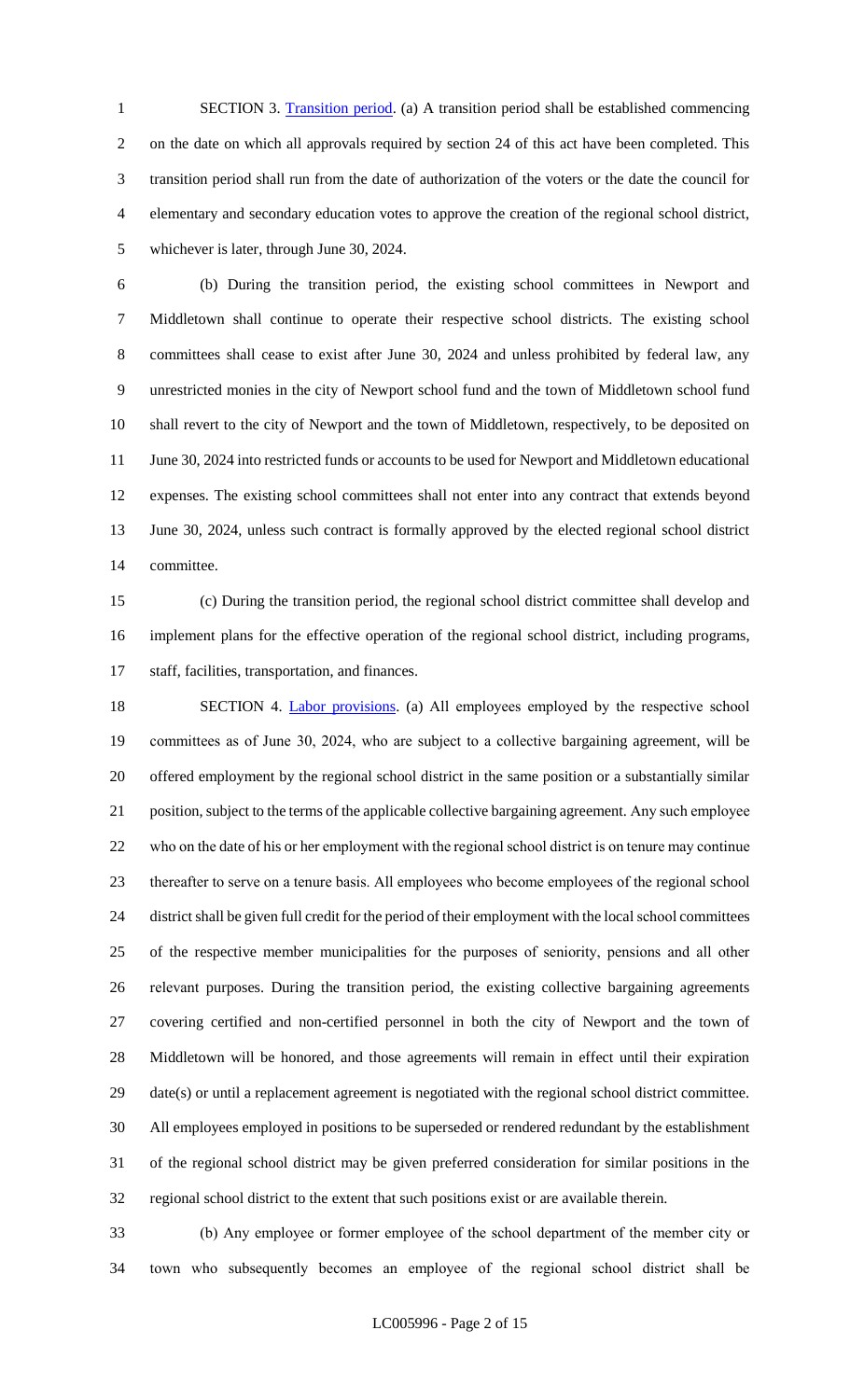granted service credits in the teachers plan or the municipal employees retirement system plan of the employees retirement system of the State of Rhode Island ("ERSRI") for his or her term of service with the member city or town school department prior to June 30, 2024; provided that: (1) An actuarial study is made by the ERSRI to determine the cost, if any, to include each transferred employee for the regional school district taking into account employer and employee contributions as of June 30, 2024, and calculating funding schedules for the respective portions of the unfunded liability of the member city and town that should be one hundred percent (100%) funded by June 30, 2024; and (2) The contributions of both the employer and employee made to ERSRI as of June 30, 2024 for the account of the city of Newport or the town of Middletown to benefit the transferred employee shall be allocated to an account at ERSRI for the regional school district to benefit the transferred employee. The member city and town shall appropriate and transfer to an account at ERSRI for the regional school district, annual amounts to pay their respective remaining unfunded 13 pension liability as of June 30, 2024, in accordance with the funding schedules in the actuarial study made by ERSRI. The member city and town shall remain responsible for making their respective employer contributions for participants in the ERSRI plans who are inactive as of June 30, 2024. For purpose of this section 4, "transferred employee" means any individual who was: (1) 17 An employee of a member city or town school department on June 30, 2024; and (2) Was an active member of the teachers plan or the municipal employees retirement system plan of the ERSRI on June 30, 2024 and who, from and after the July 1, 2024, is an employee of the regional school district. Any individual who is a transferred employee shall not be treated as an employee member of ERSRI for any period of employment during which he or she elects to participate in any other retirement income benefit funded by the regional school district under a retirement plan 23 sponsored by the regional school district and intended to qualify under  $\S$  401(a) or  $\S$  408(k) [26 U.S.C. § 401(a) or § 408(k) of the United States Internal Revenue Code].

 (c) For the purpose of funding any liability for other post-employment benefits, including, but not limited to, health care and dental care benefits other than pensions (hereinafter referred to as "OPEB"), in accordance with government accounting standards board statements 43 and 45, 28 the regional school district committee shall establish an OPEB trust in accordance with § 16-2-9.5 or may enter into an OPEB arrangement with a corporation established pursuant to chapter 5 of title 45. The OPEB trust or arrangement shall be a qualifying trust in accordance with government accounting standards board statement 75. Contributions to the trust and earnings thereon shall be irrevocable and the assets of the trust shall be held solely to meet the current and future liabilities of the regional school district for OPEB. All monies held in the trust shall be accounted for separately from other funds of the regional school district and shall not be subject to the claims of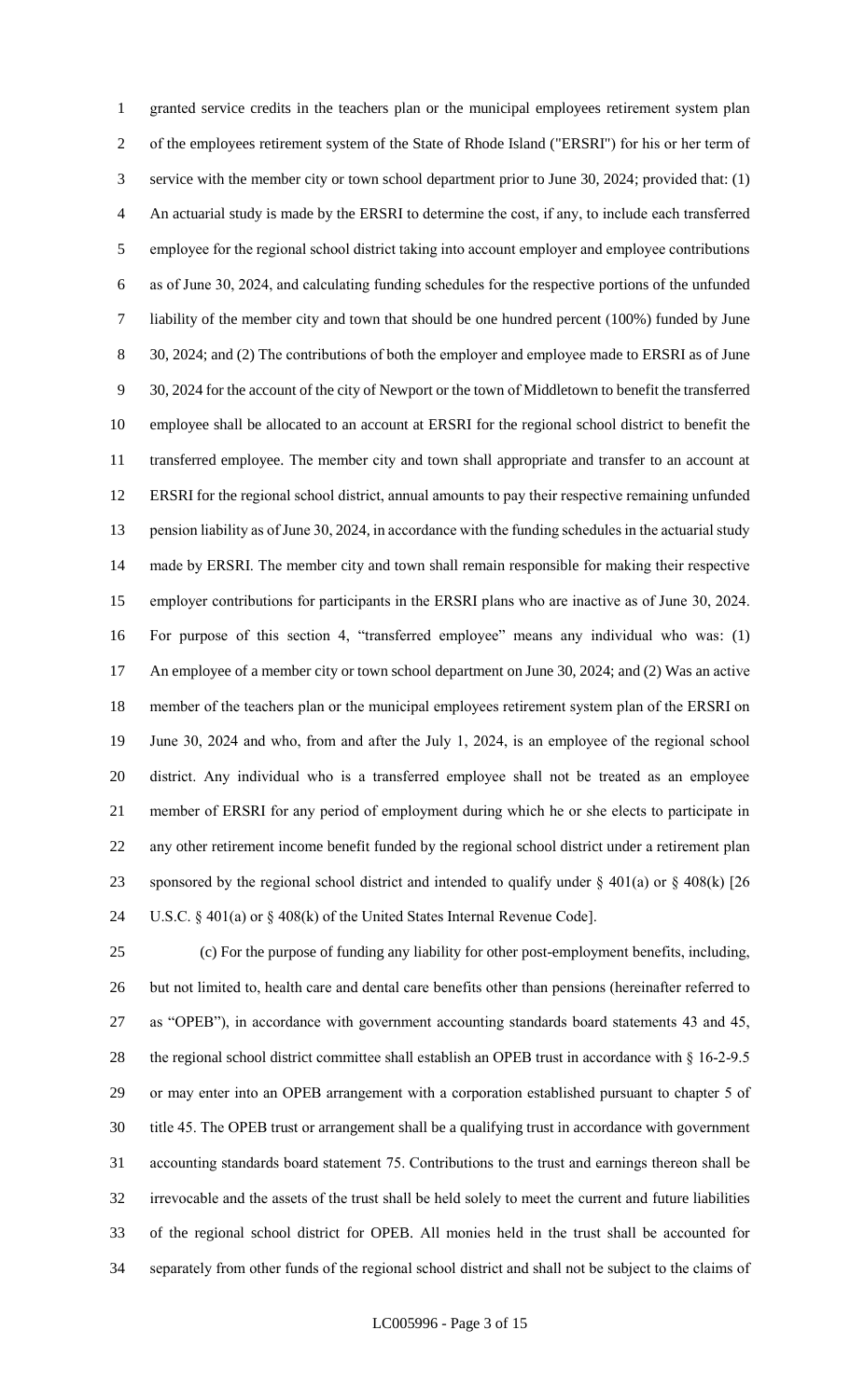any general creditors of the regional school district. For the purpose of determining OPEB liabilities for transferred employees, the member city and town shall jointly contract with a "qualified actuarial firm." A "qualified actuarial firm" shall be staffed by an enrolled actuary who is a member of the American Academy of Actuaries, a Fellow or Associate of the Society of Actuaries, or a Fellow or Associate of the Conference of Actuaries in Public Practice. The qualified actuarial firm shall calculate, employing the actuarial assumptions applied in the most recently published member city and town actuarial reports, respectively, for all active school OPEB participants as of June 30, 8 2024: (1) The member city's and town's respective actuarial accrued liabilities for OPEB; (2) Their respective unfunded liabilities for OPEB; (3) The portion of the total actuarial accrued liability for OPEB that should be one hundred percent (100%) funded as of June 30, 2024, employing the funding schedule applied in the city and town actuarial reports for any OPEB plan participants who may become transferred employees of the regional school district which shall be frozen as of June 30, 2024 (the "June 30, 2024 OPEB transfer liability"); and (4) Funding schedules for the member city and town to pay to their remaining respective unfunded OPEB liability as of June 30, 2024. The member city and town shall each appropriate and transfer to the regional school district on July 1, 2024 an amount equal to their respective OPEB transfer liability. The member city and town shall appropriate and transfer to the regional school district, annual amounts to pay their remaining unfunded OPEB transfer liability in accordance with the funding schedules calculated by the qualified actuarial firm. The member city and town shall remain responsible for paying one hundred percent (100%) of the benefits of the participants in their respective OPEB plans who are inactive participants as of June 30, 2024.

 SECTION 5. The regional school district committee. (a) There shall be a regional committee for said district consisting of seven (7) elected members, with a minimum of three (3) residents of the city of Newport and a minimum of three (3) residents of the town of Middletown. All members of said regional committee shall be elected at-large in district-wide elections on a non-partisan basis for terms hereinafter set forth. The three (3) candidates from each of the city of Newport and the town of Middletown receiving the highest number of votes shall be elected to the regional school district committee and the seventh member of the regional school district committee shall be the candidate who receives the next highest number of votes, without regard to residency.

 (b) Members of the existing school committees are eligible for election to the regional committee, and if elected, the council of the city or town represented by such regional committee member shall, by majority vote, appoint a member to fill the unexpired term on the existing school committee. The first regional committee shall be elected in a special election to be held in November, 2023. In the special election of 2023, each regional school district committee member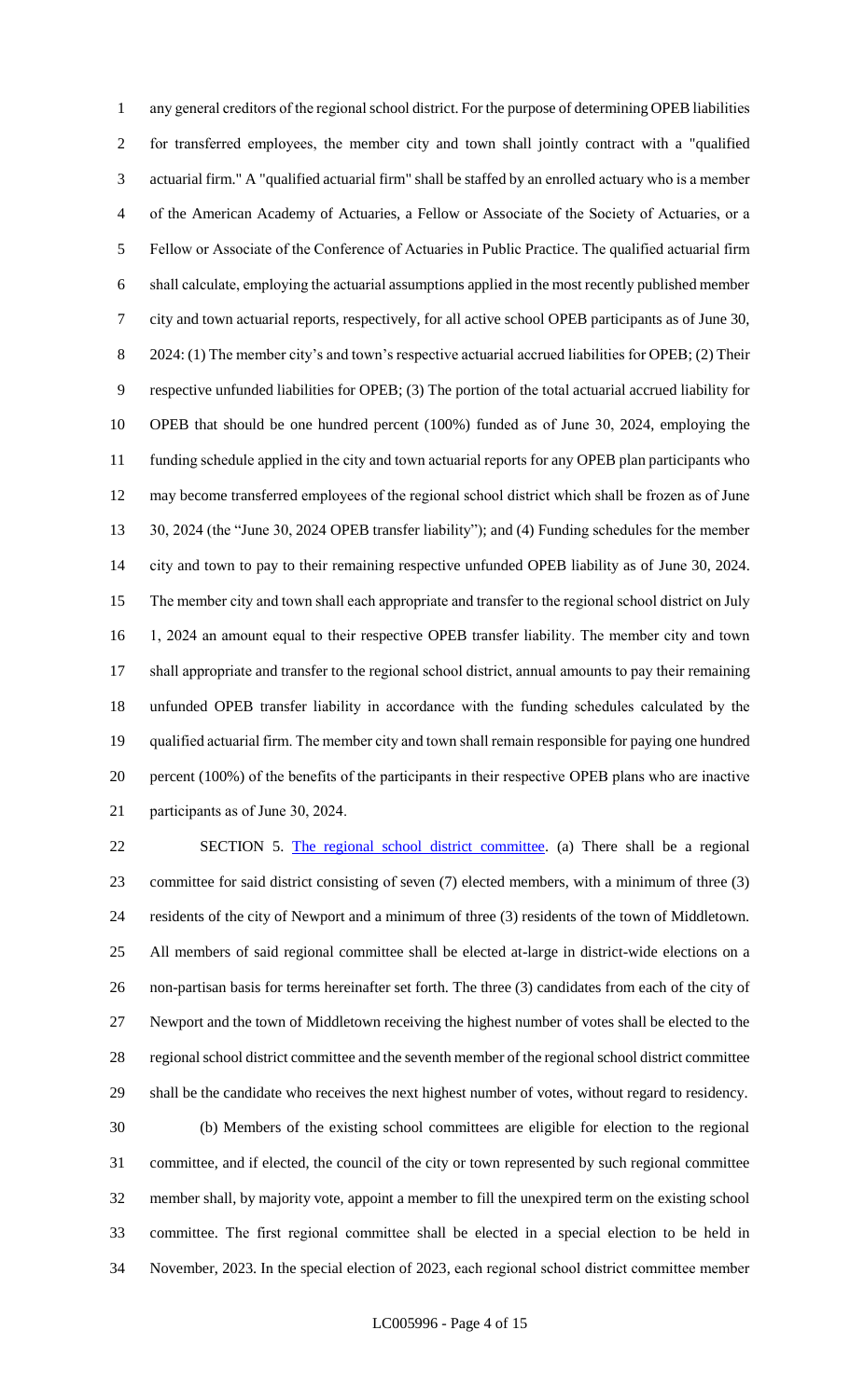shall be elected to serve a term of three (3) years. At the next general election in November, 2026, 2 and at each general election thereafter, members shall be elected for a term of two (2) years.

 (c) In the event of any vacancy by death, resignation or incapacity to serve, the city or town council of the municipality where the former committee member resided shall fill such vacancy by majority vote of the city or town council for a term lasting until the next general election. Members of the regional school district committee shall receive an annual salary that is equal to the average of the salaries of the city council members of Newport and the town council members of Middletown as of the preceding July 1.

 SECTION 6. Organization of the regional school district committee. (a) At the first meeting of the regional school district committee, to be held within thirty (30) days following the November 2023 election of members, the regional committee shall elect a chairperson and such other officers as are herein authorized. An organizational meeting to elect officers shall be held within thirty (30) days of the qualification of elected members following each general election thereafter. At the organizational meeting of the regional committee following the November 2026 election, and each two (2) years thereafter, the chairpersonship shall first be offered to a regional committee member 16 from the municipality other than the city or town from which the current chairperson was elected.

 (b) In the event that no member from the city or town which is entitled to the chairpersonship is willing to serve as chairperson, this office shall be offered to any regional committee member. The said regional committee shall also elect a vice-chairperson, which shall first be offered to members of the city or town other than that which the chairperson represents, a secretary, and a treasurer, and such other officers as it deems advisable. The said secretary and treasurer may be the same individual.

 (c) The regional committee shall prescribe the powers and duties of its officers, fix the time and place of its regular meetings, and provide for the calling of special meetings.

 SECTION 7. Powers and duties of the regional school district committee. The regional school district shall be a body politic and corporate and shall have all of the powers and duties conferred by law upon school committees, and all additional powers and duties conferred upon regional school districts provided for in § 16-3-11 including, but not limited to:

(1) To adopt a name and a corporate seal.

 (2) To sue and be sued but only to the same extent and upon the same conditions that a town may sue or be sued.

 (3) To operate and exercise care and control of all public schools in the district, including land, buildings, equipment, furnishings, and supplies for the same, for the joint and common use of the member city or town incorporated into the said regional school district, for the education of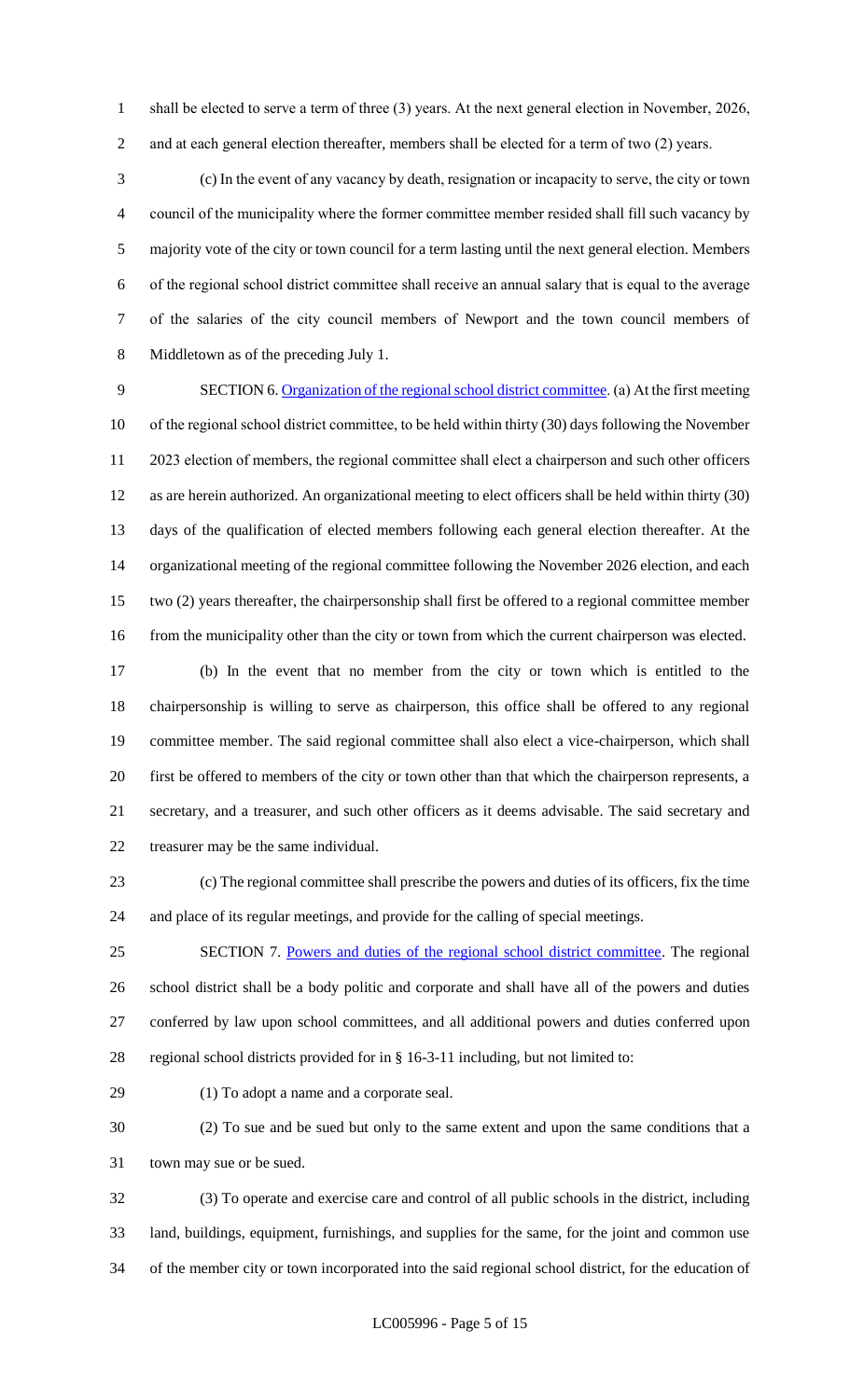pupils attending grades pre-kindergarten through twelve (12) inclusive, and with all the powers and 2 duties pertaining to education and schools conferred by law in this state upon school committees and towns generally.

 (4) To acquire by purchase, gift, or other means of transfer or by condemnation, land, and improvements within the district as a site for a school or schools. To acquire also by any such method, such rights-of-way and other easements as may be required in connection with the use of the site.

 For the purpose of acquiring land by condemnation for schools, the regional district is given all the powers conferred upon cities and towns for the condemnation of land for school purposes by § 16-9-5; provided, however, that the amount of land taken by the committee may exceed five (5) acres but shall not exceed thirty (30) acres for any one building site. The description, plat, and statement of the land taken under this act shall be signed by the chairperson of the regional school district committee and filed in the records of land evidence as provided in § 16-9-6. The owners of 14 land or any person entitled to any estate or interest therein so taken by the regional committee shall have the same right of petition, the right of jury trial, and all other rights under the provisions of §§ 16-9-7 and 16-9-8.

 Upon the filing of the description, plat, and statement of the land taken, the title of the land shall vest absolutely and in fee simple in the regional district, notwithstanding that any of the land taken is devoted to a public use, and the regional district, acting by and through the regional committee and its duly authorized agents, may immediately enter and take possession of the land without any process of law otherwise required by statute or common law, and remove any or all buildings, property, or other impediments thereon, and occupy, use, and improve the land for the purposes of § 16-3-2, notwithstanding any other provision of law.

 The regional district, through its regional committee, is authorized and empowered to pay for the cost of acquiring land for the school site from the proceeds received from the sale of bonds issued pursuant to the provisions of this act, whether the same be acquired by purchase or by condemnation, or partly by purchase and partly by condemnation.

 (5) To secure competent architectural and engineering services for the taking of surveys, the preparation of plans and specifications for the construction and equipment of a school or schools in the regional district, and to employ such clerical assistance as may be necessary.

 (6) To construct, furnish, and equip schools and improve the grounds upon which the schools are located and to make additions to the schools as may be needed.

 (7) To dispose of real or personal property by sale, lease, or gift whenever such disposal is determined to be in the best interest of the regional district, as hereinafter provided.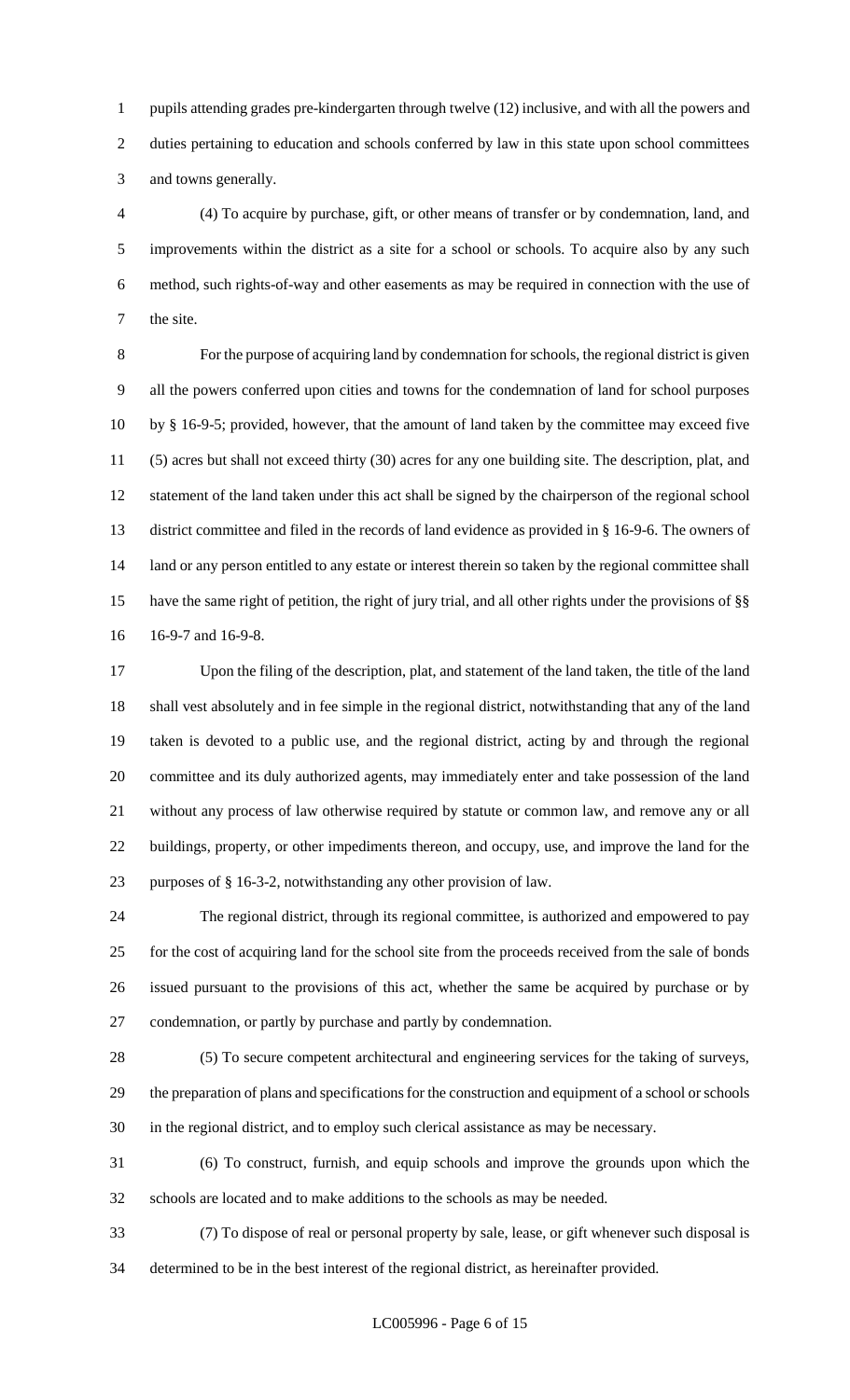(8) To lease from the city of Newport and town of Middletown, for the sum of one dollar (\$1.00) per year, school buildings, facilities, furnishings, equipment and the land upon which they are sited, that are owned, leased or financed by the respective city or town. The municipalities may retain title to the buildings, facilities, furnishings and equipment and land. The respective municipality issuing the indebtedness shall continue to pay for all debt service for bonds, and rentals for lease-purchase agreements, for such school buildings, facilities, furnishings, equipment and land, unless and until such time as the regional school district may acquire such buildings, facilities, furnishings, equipment and land. For the avoidance of doubt, the city of Newport has issued: (i) Ninety eight million five hundred thousand dollars (\$98,500,000) of general obligation school bonds dated March 25, 2022, due April 1, 2026-2047, inclusive, to the Rhode Island health and educational building corporation ("RIHEBC"); (ii) Seventeen million nine hundred twenty thousand dollars (\$17,920,000) of general obligation school refunding bonds dated May 21, 2021, due April 1, 2023-2033, inclusive, to RIHEBC; (iii) Two million eight hundred sixty-five thousand dollars (\$2,865,000) of general obligation school bonds dated August 17, 2016, due April 1, 2017- 2026, inclusive, to RIHEBC; and (iv) A lease-purchase agreement maturing on August 27, 2023, and the town of Middletown has issued: (A) Nine million seven hundred fifty thousand dollars (\$9,750,000) of general obligation school bonds dated May 16, 2017, due April 1, 2018-2026, inclusive, and April 1, 2037 to RIHEBC; and (B) May issue general obligation debt prior to June 30, 2026 as described in section 2 of this act. The regional school district shall assume and pay for all maintenance, upkeep, and operation of the buildings, facilities, furnishings, equipment and land leased by it from the respective municipalities.

 (9) To make all contracts and agreements, including, but not limited to, collective bargaining agreements, that may be necessary for the exercise of the powers vested in the regional committee by subsections (4), (5), (6) and (7) of this section; provided, however, that the regional committee shall not make any expenditure or incur any liability unless the necessary appropriations have been authorized by the joint finance committee.

 (10) To issue, when and if authorized by the joint finance committee hereinafter provided for, after approval by a majority of the voters in the regional school district present and voting, in a referendum authorized and conducted in accordance with the constitution and laws of the State of Rhode Island, under its corporate name and seal, bonds to an amount not exceeding the debt limits as hereinafter described, the bonds shall be signed by the chairperson and treasurer or the regional committee; the principal thereof and the interest thereon shall be payable in any coin or currency of the United States of America, that, at the time of payment, is legal tender for public and private debts, and the debt secured by the bonds shall be obligatory on the district to the same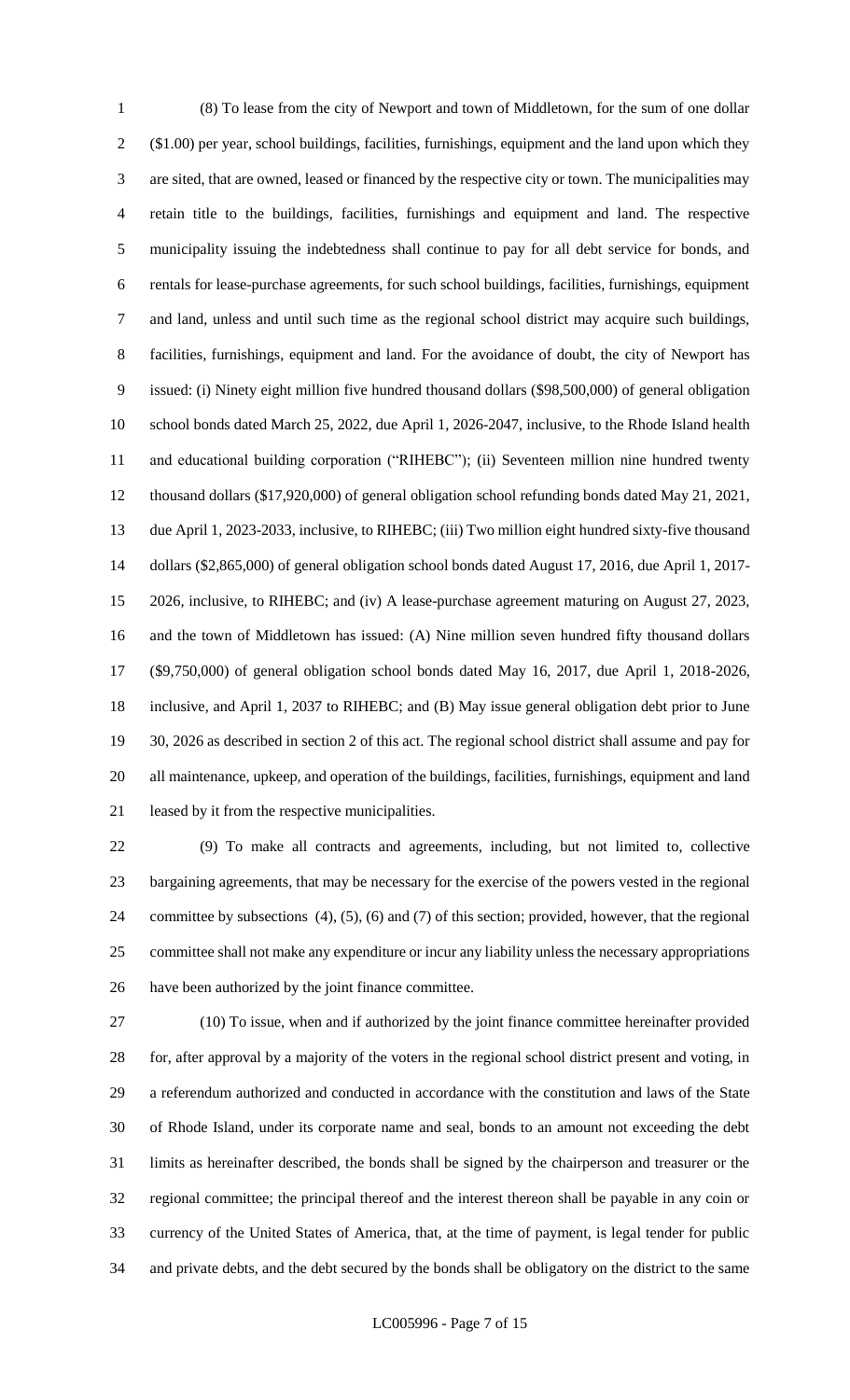extent as other debts lawfully contracted by the district.

 (11) To borrow temporarily from time to time such sums as may be authorized by the joint finance committee as hereinafter provided, and to issue temporary notes of the regional district thereof, the proceeds whereof shall be used only for the purposes set forth in subsections (4), (5), and (6) of this section. Each authorized issue shall constitute a separate loan. Each issue may be for a period of not more than five (5) years and notes issued for a shorter period may be refunded or renewed from time to time by the issue of other temporary notes maturing within the required period of five (5) years; provided that, the period from the date of issue of the original loan to the date of maturity of the refunding or renewal loans shall not be more than five (5) years.

 Temporary notes of the regional district shall be signed by the chairperson and treasurer of the regional committee, and may bear interest or be sold at a discount. The period and discount or interest rate and other particulars of the temporary notes shall be fixed by the regional committee. The temporary notes and renewal notes, including interest or discount on the notes and the expense of preparing, issuing, and marketing the notes, shall, unless otherwise taken care of, be funded by the issue of bonds under the provisions of subsection (10) of this section. The aggregate principal amount of temporary notes issued and outstanding hereunder shall not at any time exceed the sum of the bonds authorized to be issued.

 (12) To incur temporary debt after the regional district school or schools are constructed and in operation in anticipation of revenue to be received.

 (13) To apply for and receive, accept and use, subject to the provisions of this act, any town, state, or federal funds or assistance, or both, including school housing aid as may be provided, whether in the form of a grant or a loan, or both, including, specifically, such funds or assistance from state or federal sources as the member city or town would otherwise be entitled to apply for and receive from such sources in the event that the regional district did not exist, but the use of which the member city or town might be individually excluded by reason of the existence of the regional district.

 (14) To receive, accept and use any gift from private sources; and to receive and disburse funds for any regional district purpose.

(15) To engage legal counsel.

 (16) To engage and employ a superintendent of schools for the regional district on a contractual basis for a term of up to three (3) years. The person so employed shall have all the powers and duties imposed upon a superintendent of schools by law.

 (17) To reallocate any surplus as of the last day of the fiscal year in order that any such surplus may be carried forward into the next fiscal year and remain in the regional district accounts.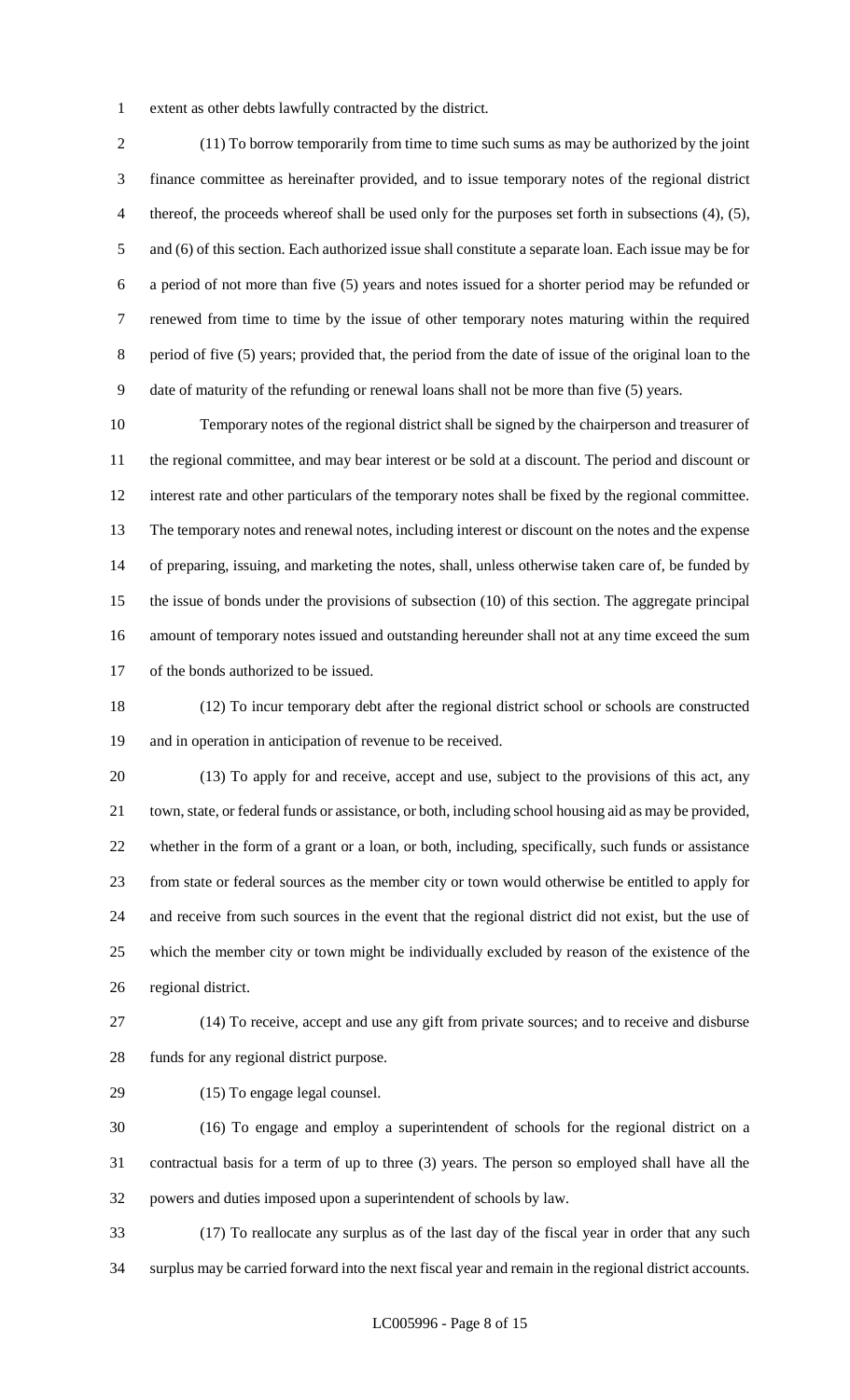The regional committee shall annually cause an independent audit to be made of the accounts of the regional district within one hundred twenty (120) days after the fiscal year ends, and on completion of each audit, a report thereof shall be made to the members of the regional committee. Copies of the audit report shall also be made available to the city and town council, the city and town clerk, and the highest elected official in each member city or town.

 The secretary and the treasurer may furnish surety bond to the regional district in an amount to be determined annually be the regional committee. The expense of any such bond shall be chargeable to the district.

 (18) The quorum for the transaction of business shall require that at least four (4) members of the committee be present and that both municipalities of the regional school district be represented, but in the absence of a quorum, less than a simple majority may adjourn.

12 SECTION 8. Regional school building committee. Whenever the regional school district shall approve the issuance of bonds of the district to finance construction, additions, renovations and extraordinary repairs to schools in the district, the regional school district committee may appoint a regional district school building committee in accordance with state law and regulations. 16 SECTION 9. Composition of district. The regional school district may consist of all public schools in the city of Newport and the town of Middletown.

18 SECTION 10. Type of district. The regional school district may include all grades and programs now provided by Newport and Middletown, and any other grades and programs so specified by the regional committee.

21 SECTION 11. Means of apportioning expenses. The total education costs of the regional district shall be apportioned between the city and town based upon a per public pupil calculation, using enrollment as of the prior October 1; provided, however, that gifts, grants, payments and federal and state aid associated with the students or programs of one member city or town shall, to the extent permitted by law, be allocated to that city or town and counted towards that city's or town's proportionate share of costs, such that regionalization does not adversely affect receipt and allocation of gifts, grants, payments and aid. Revenues derived from the cell tower lease on the Rogers High School property shall be counted toward Newport's proportionate share of costs. Revenues derived from the cell tower lease on the Gaudet Middle School property shall be counted toward Middletown's proportionate share of costs. On or before March 1 commencing in 2024, the regional district shall determine the proportionate share of the costs of the regional district for the next fiscal year to be borne by the city and town and shall notify the respective directors of finance of the city and town of the respective proportionate shares.

The town or city treasurer of each town or city of the regional school district shall forward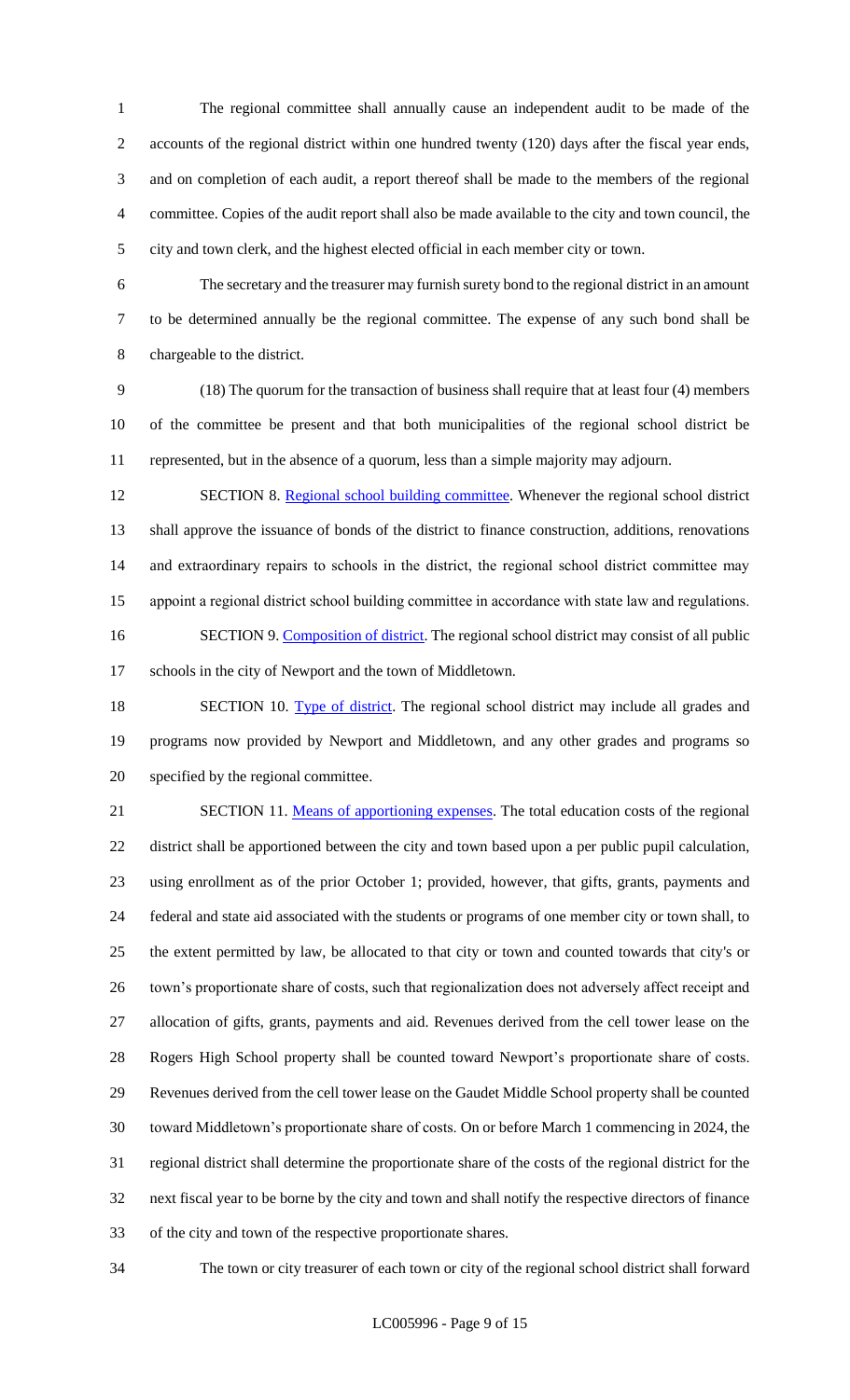1 to the regional school district on July 1, October 1, January 1, and April 1 one-fourth (¼) of the amount due for the operation of the regional school district for the fiscal year beginning July 1 from each town or city or parts thereof comprising the regional school district.

 SECTION 12. Transportation. Transportation shall be provided by the regional district consistent with state law. Transportation shall be considered an operational cost of the regional district.

7 SECTION 13. Admittance and withdrawal of districts. (a) Any other city or town may be admitted to the regional school district upon:

 (1) Adoption of an appropriate amendment to this act, by an act of the general assembly accepted and approved by a vote of the qualified voters of the city of Newport and the qualified voters of the town of Middletown, and approval of the qualified voters of the city or town seeking admission; and

 (2) Upon compliance with such provisions of law as may be applicable and with such additional requirements as may be set forth in the act of amendment.

 (b) Any member city or town of the regional school district may petition to withdraw from the district at any meeting of the district committee upon six (6) months written notice; provided that, the petition for withdrawal shall have been approved by a majority of the qualified voters of the city or town voting at a referendum called for that purpose. Such petition shall not be approved except upon payment to the regional school district of any costs which have been apportioned and certified during the year in which the withdrawal is to take place. Such city or town shall remain liable to the district for its share of the indebtedness of the district outstanding, including bonds, if any, at the time of such withdrawal, and for interest thereon, to the same extent and in the same manner as if the city or town had not withdrawn from the regional school district, except as such liability shall be reduced by any amount which the city or town has paid over at the time of withdrawal and which has been applied to the payment of such indebtedness and interest. Any money received by the regional school district from a withdrawing city or town for the payment of indebtedness or interest thereon shall be used only for such purpose, and until so used, shall be deposited in trust in the name of the district with RIHEBC if such indebtedness was issued through RIHEBC, or with the trustee or paying agent for such indebtedness. If the city or town director of finance is the paying agent for such indebtedness, the money shall be deposited with a financial institution as escrow agent until applied to the indebtedness.

32 SECTION 14. Preparation and adoption of budget. (a) It shall be the duty of the regional school district superintendent to present to the regional committee, by January 15, a preliminary budget containing estimates of the amount of money needed to operate the regional school district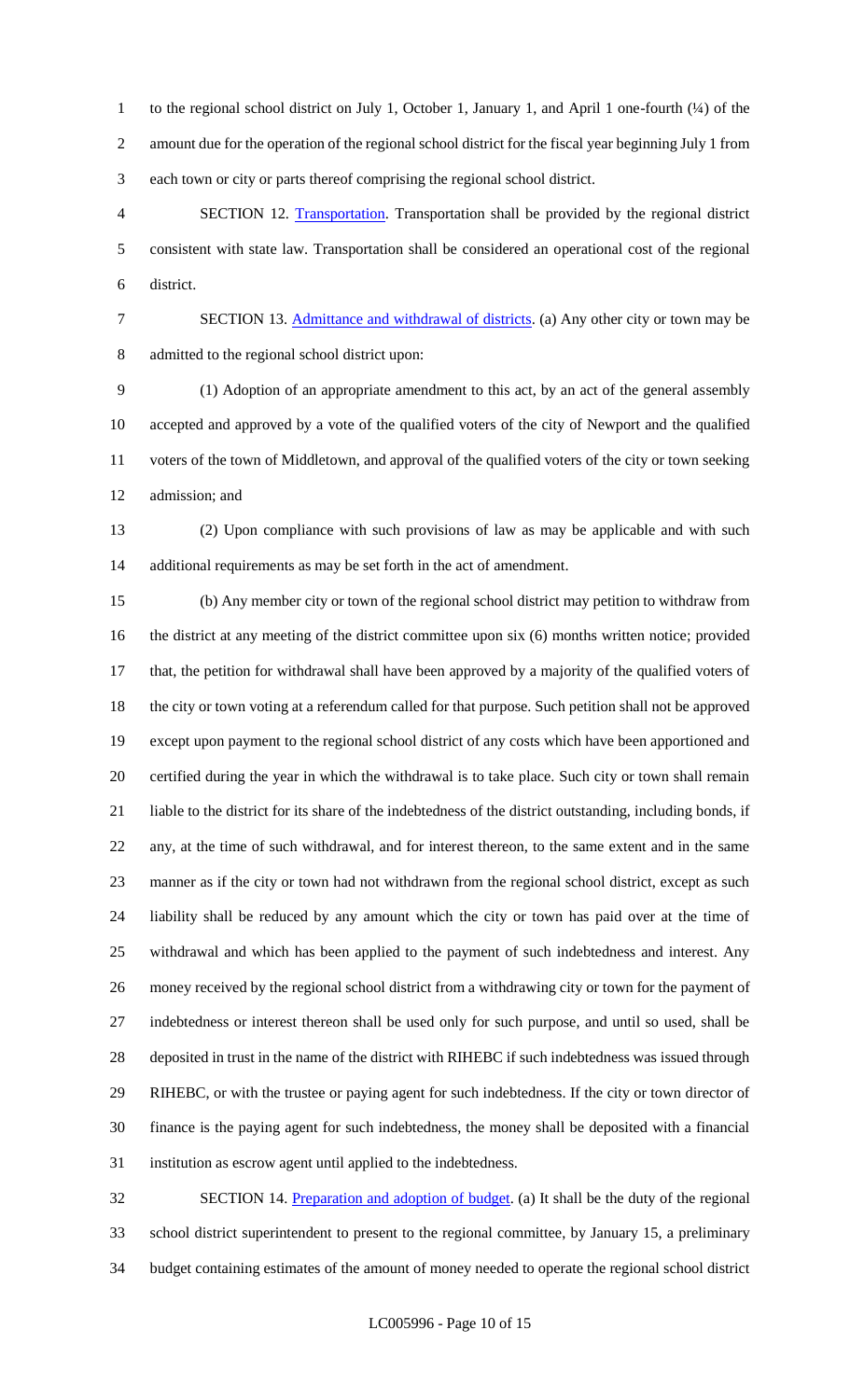for the ensuing fiscal year. The form of said budget shall conform to the accounting system of the state department of education.

 (b) The regional committee shall prepare and approve a budget which it believes will efficiently operate the regional district for the ensuing fiscal year by February 15 of each year commencing with the fiscal year ending June 30, 2025. The regional committee shall not adopt a budget that exceeds the prior year budget by more than four percent (4%) unless an "emergency situation" exists consistent with § 44-5-2(d)(2) or the regional school district experiences debt service increases for bonds issued by the regional school district consistent with § 44-5-2(d)(4). Upon approving the budget, the regional committee shall, within seven (7) days, post the budget at city hall in Newport and town hall in Middletown, and, within ten (10) days, publish the budget in one or more newspapers of general circulation in each or both municipalities.

 (c) The regional committee shall, by February 15, submit its budget to a joint finance committee for its approval. The joint finance committee shall consist of seven (7) members. The members of the joint finance committee shall be appointed by the respective councils of the city of Newport and the town of Middletown. The members of the joint finance committee representing the city of Newport shall consist of the city manager, or designee, and two (2) members of the city council appointed by majority vote of the city council, and if the city is to be represented by four (4) members, another representative from Newport which may include another representative from the Newport city council. The members of the joint finance committee representing the town of Middletown shall consist of the town administrator, or designee, two (2) members of the town council appointed by majority vote of the town council, and if the town is to be represented by four (4) members, another representative from Middletown which may include another representative from the Middletown town council.

 During years in which there are four (4) residents from the city of Newport on the regional committee, the joint finance committee shall be comprised of four (4) members appointed by the town of Middletown and three (3) members appointed by the city of Newport. During years in which there are four (4) residents from the town of Middletown on the regional committee, the joint finance committee shall be comprised of four (4) members appointed by the city of Newport and three (3) members appointed by the town of Middletown. The first joint finance committee shall be appointed to serve a term of one year following the election of the first regional committee in November, 2023. Following the next general election in November, 2026, and following each general election thereafter, members shall be appointed to the joint finance committee for a term of two (2) years, such terms to run concurrent with that of the regional committee. In the event of any vacancy by death, resignation or incapacity to serve, the city or town council of the municipality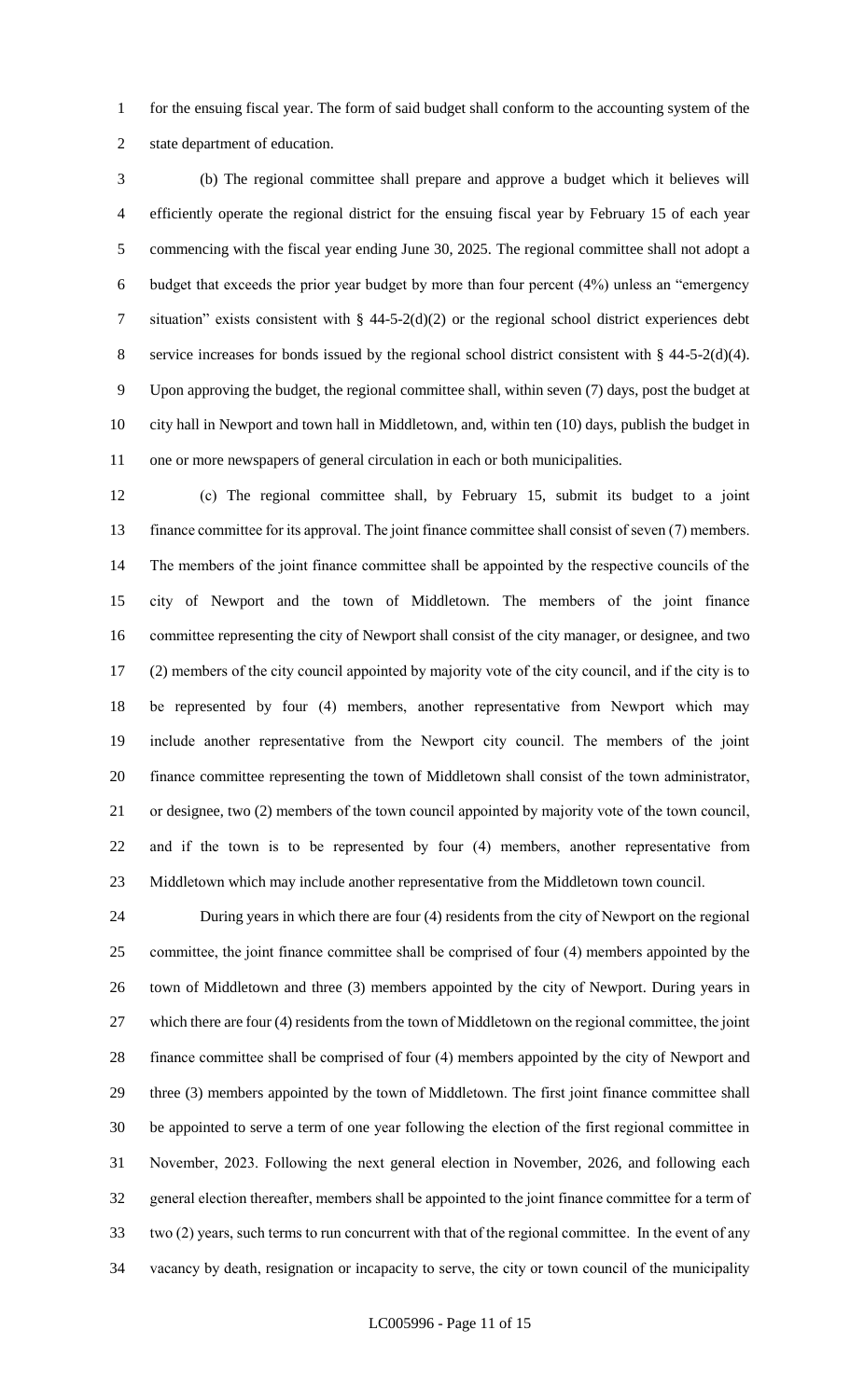which appointed the former committee member shall fill such vacancy by majority vote of the city or town council for a term lasting until the next scheduled appointment.

 The joint finance committee shall approve a budget by March 15 of each year. Upon the approval of a budget by the joint finance committee, the regional committee shall, within seven (7) days, post the budget at Newport city hall and Middletown town hall, and, within ten (10) days, shall publish the budget in one or more newspapers of general circulation in each or both municipalities. If, however, a budget is not adopted by the joint finance committee before July 1 of each year, then the regional school committee shall operate the regional school district in accordance with the provisions of § 16-2-23 and the member city and town shall make payments to the regional school district, based upon the amounts appropriated for the support of the schools by the member city and town in the preceding fiscal year; provided, however, that the right of the regional school committee to take all actions it deems necessary under the provisions of § 16-2-21.4 shall in all events remain in full force and effect at all times and shall not be impaired or restricted in any respect by any of the provisions of this act.

 (d) Upon approval of the budget by the joint finance committee, each municipality shall appropriate the funds for the regional district which shall be apportioned between the municipalities on a per public pupil calculation using enrollment as of the prior October 1.

18 SECTION 15. Receipt and disbursement of aid. (a) All state and federal aid shall be distributed directly to the regional district with payment of such aid beginning the first fiscal year that the regional district shall be in operation, which is July 1, 2024 through June 30, 2025.

 (b) Payment of additional state aid for regionalization as contained in § 16-7-20.5 shall also be made in the first fiscal year that the regional district shall be in operation, which is July 1, 2024 through June 30, 2025. The amount of the additional aid for regionalization shall be calculated on all expenditures, as approved by the council for elementary and secondary education of the state board of education in accordance with currently existing rules and regulations for administering the state aid of each district, made in the period of July 1, 2022 through June 30, 2023, as defined in § 16-7-20(c). The regional committee may request from the commissioner an advance from the additional state aid estimated for fiscal year 2024-2025, in an amount not to exceed ten percent (10%) of the bonus aid, for use during the period between authorization of voters to June 30, 2024. The advanced amounts shall be deducted from the operations aid to be paid for the period July 1, 2024 through June 30, 2025. All advanced amounts shall be subject to all applicable state laws and regulations.

 SECTION 16. Transfer of plant and facilities. The city of Newport and the town of Middletown may lease to the regional school district, for the sum of one dollar (\$1.00) per year,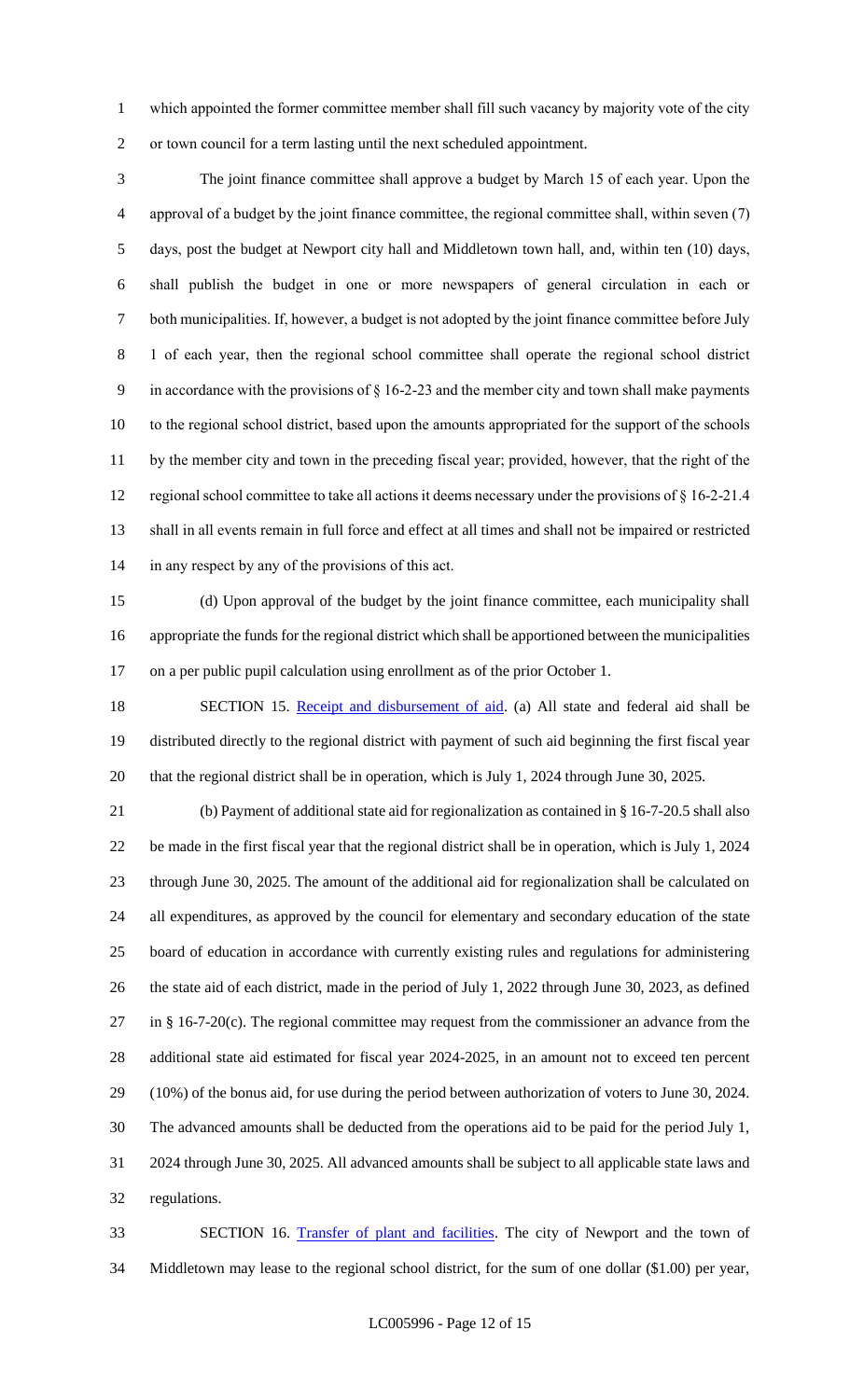school buildings, facilities, furnishings, equipment and the land upon which they are sited that are

owned, leased or financed by the respective municipalities.

- SECTION 17. Debt limitation. The regional district shall be subject to the statutory debt limit for incurring debt to ten percent (10%) of the full valuation of the taxable real property within the district as determined by the state department of revenue.
- SECTION 18. Regional school district fiscal year. The regional district fiscal year shall begin on July 1 and end on June 30.

 SECTION 19. Appropriations by member city and town. Each city or town that is a member of the regional district shall annually appropriate a sum sufficient to pay its proportionate share of the interest on the bonds and notes issued and outstanding by the regional district under authority of this act, and also to pay its proportionate share of the principal of the bonds and notes maturing in any one year until said bonds and notes are fully paid.

- Each city or town that is a member of the regional district shall annually appropriate a sum sufficient to pay its proportionate share of cost of the operation of the regional district in accordance with the terms of this act.
- "Proportionate share," as referenced above, is based on per public pupil calculation, as defined in section 11 of this act.
- 18 SECTION 20. Process for amending regional act. This act with respect to the formation of a regional district between the city of Newport and town of Middletown may be amended by an act of the general assembly accepted and approved by a vote of the qualified voters of the city of Newport and a vote of the qualified voters of the town of Middletown.

22 SECTION 21. Approval question. The question of the approval of this act shall be submitted to the qualified voters of the city of Newport and the qualified voters of the town of Middletown at the general election to be held on November 8, 2022 in accordance with title 17 of the general laws. The question shall be submitted in substantially the following form:

 "Shall an act passed at the January, 2022 session of the general assembly entitled 'AN ACT AUTHORIZING THE CITY OF NEWPORT AND TOWN OF MIDDLETOWN TO ESTABLISH A REGIONAL SCHOOL DISTRICT AND PROVIDING FOR STATE AID FOR SCHOOL HOUSING COSTS OF AT LEAST EIGHTY PERCENT (80%) OF DEBT SERVICE FOR EXPENDITURES ELIGIBLE FOR STATE AID' be approved?" Notwithstanding anything contained in § 17-19-7 to the contrary, the Newport and Middletown boards of canvassers may certify the question to the secretary of state not later than sixty (60) days prior to the date set for the election.

34 SECTION 22. Availability of act. From the time the election is warned, it shall be the duty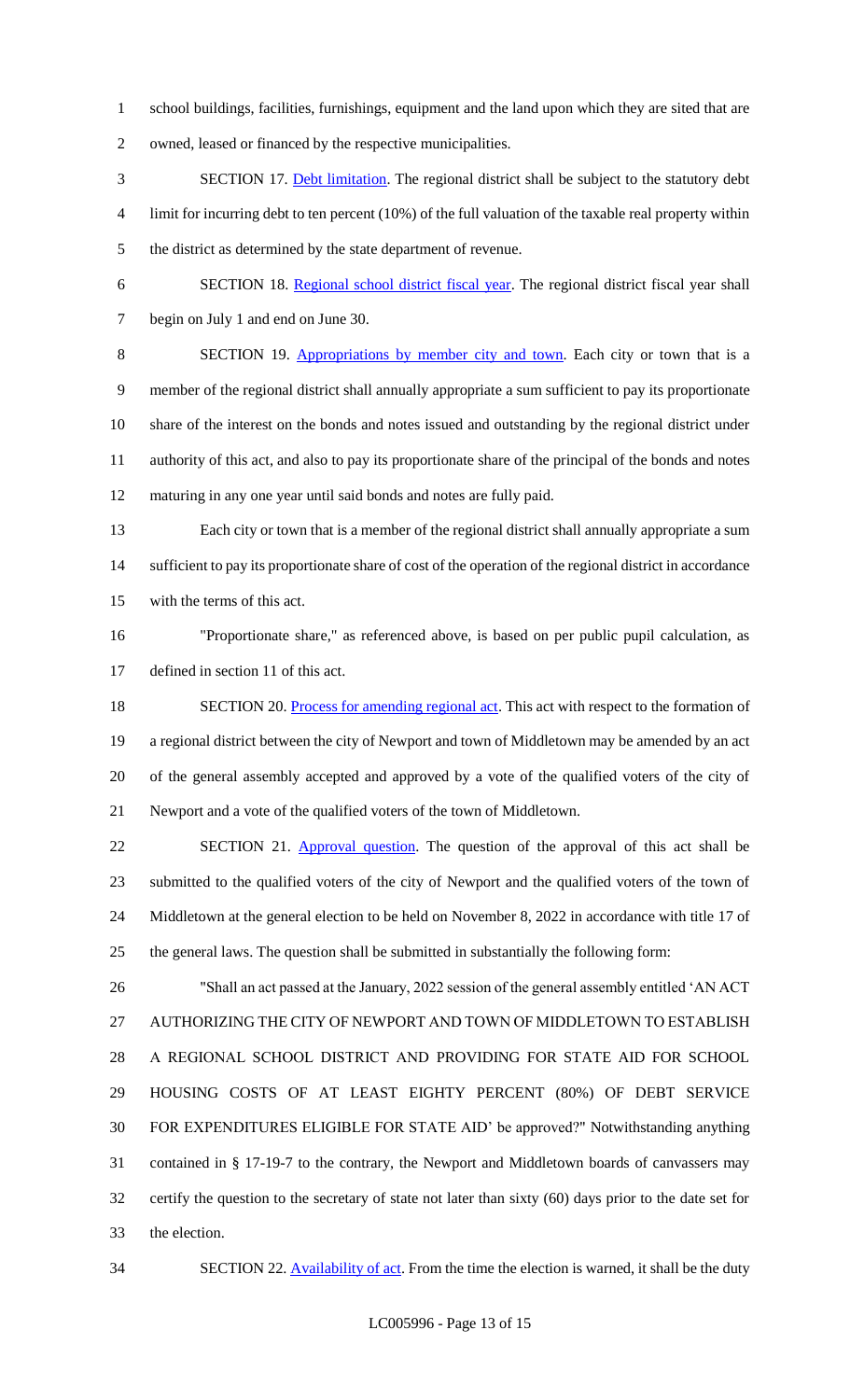of the city clerk of the city of Newport and the town clerk of the town of Middletown to keep a copy of this act available at their offices for public inspection, but any failure of any said clerk to perform this duty shall not affect the validity of the election.

 SECTION 23. Applicability of other laws. The provisions of §§ 16-3-9 through 16-3-26 shall not apply to the district. To the extent of any conflict of this act with any general or special law of applicability or home rule charter, this act shall be controlling.

 SECTION 24. Effectiveness. This section and sections 1, 21, 22 and 23 of this act shall take effect upon the passage of this act, and the remaining sections of this act shall take effect if: (1) The council for elementary and secondary education votes to approve the creation of the regional school district; (2) A majority of qualified voters of the city of Newport and a majority of qualified voters of the town of Middletown, voting upon the question as set forth in section 21 shall vote in favor thereof; and (3) A majority of the qualified voters of the town of Middletown voting at the general election to be held on November 8, 2022 vote to approve an act authorizing the town of Middletown to issue general obligation bonds, notes and other evidences of indebtedness to finance the construction, renovation, improvement, alteration, repair, landscaping, furnishing and equipping of new elementary, middle and high schools and school facilities throughout the town.

#### ======== LC005996 ========

LC005996 - Page 14 of 15